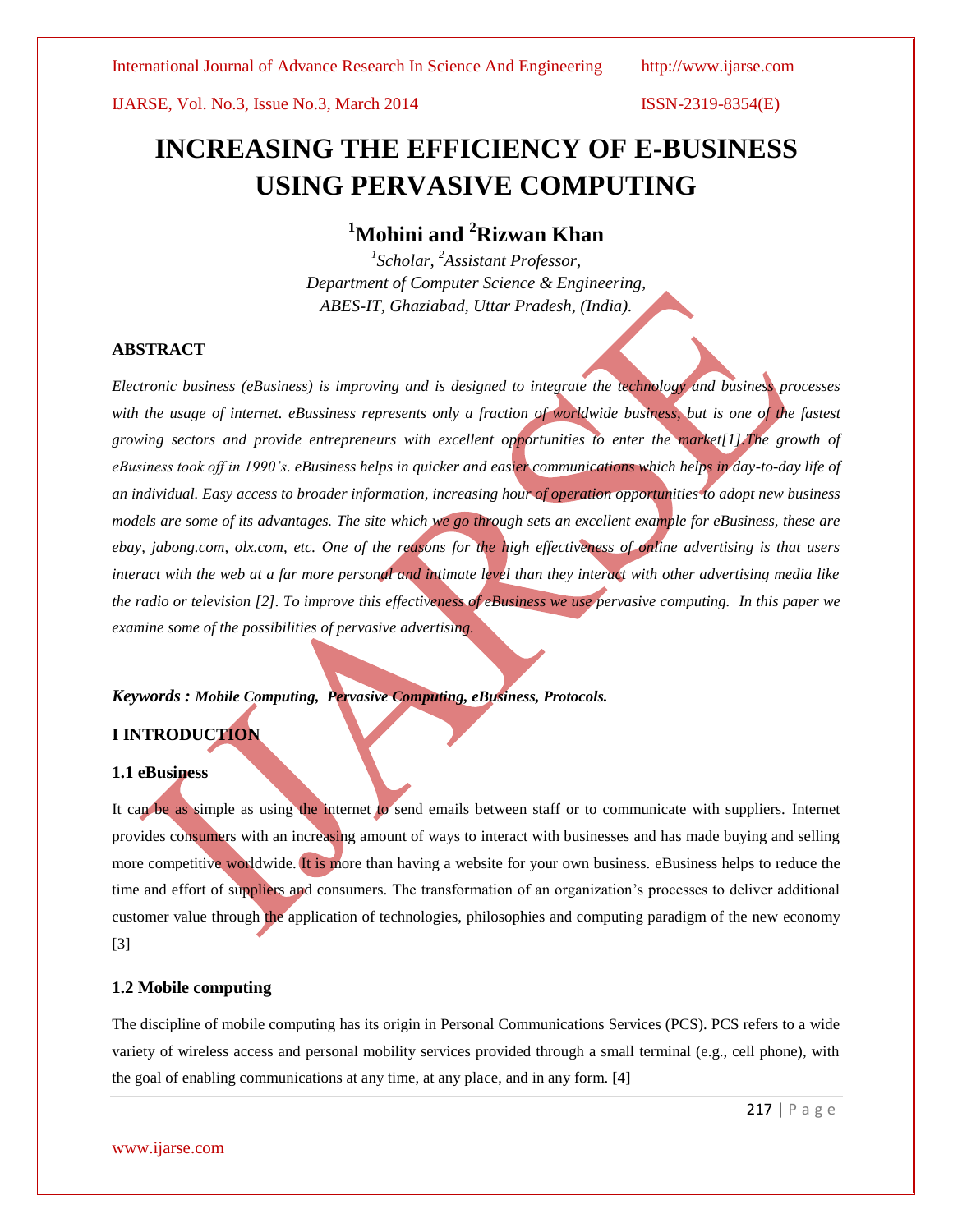#### International Journal of Advance Research In Science And Engineering http://www.ijarse.com

### IJARSE, Vol. No.3, Issue No.3, March 2014 ISSN-2319-8354(E)

In mobile computing platform information between processing units flows through wireless channels. Mobile computing involves mobile communication, mobile hardware, mobile software example pda's, smart phones, etc.

#### **1.3 Pervasive Computing**

Pervasive computing goes beyond the realm of personal computers: it is the idea that almost any device, from clothing to tools to appliances to cars to home to the human body to your coffee mug, can be imbedded with chips to connect the device to an infinite network to other device.

#### **II HOW E-BUSINESS WORKS?**

Once we have decided the target audience for an ad and the time to deliver the ad, we need to choose the appropriate means of delivering the ad. E-commerce has exploded in the last 10 years. To achieve an increase in value by using organization wide business concepts - this is the task the E-Business-team dedicates itself to. Companies are integrating themselves within the globalized worldwide economic streams in different ways. One of these ways is also the implementation of electronic or computerized interchange of data and of documents respectively. Electronic interchange of documents [\(EDI\)](http://www.panteongroup.si/en/electronic-business-operations.aspx) is providing the suitable base for the swift and efficient interchange of information between information systems without errors. When using standard messages or documents respectively is the electronic interchange enabling also the use of common language between information systems of different organizations wherever in the world.[5] .



**Fig. The E-Business concept.**

### **III WHAT IS PERVASIVE COMPUTING?**

The idea that technology is moving beyond the personal computer to everyday devices with [embedded](http://www.webopedia.com/TERM/E/embedded_system.html) technology and connectivity as computing devices become progressively smaller and more powerful. Also called *ubiquitous*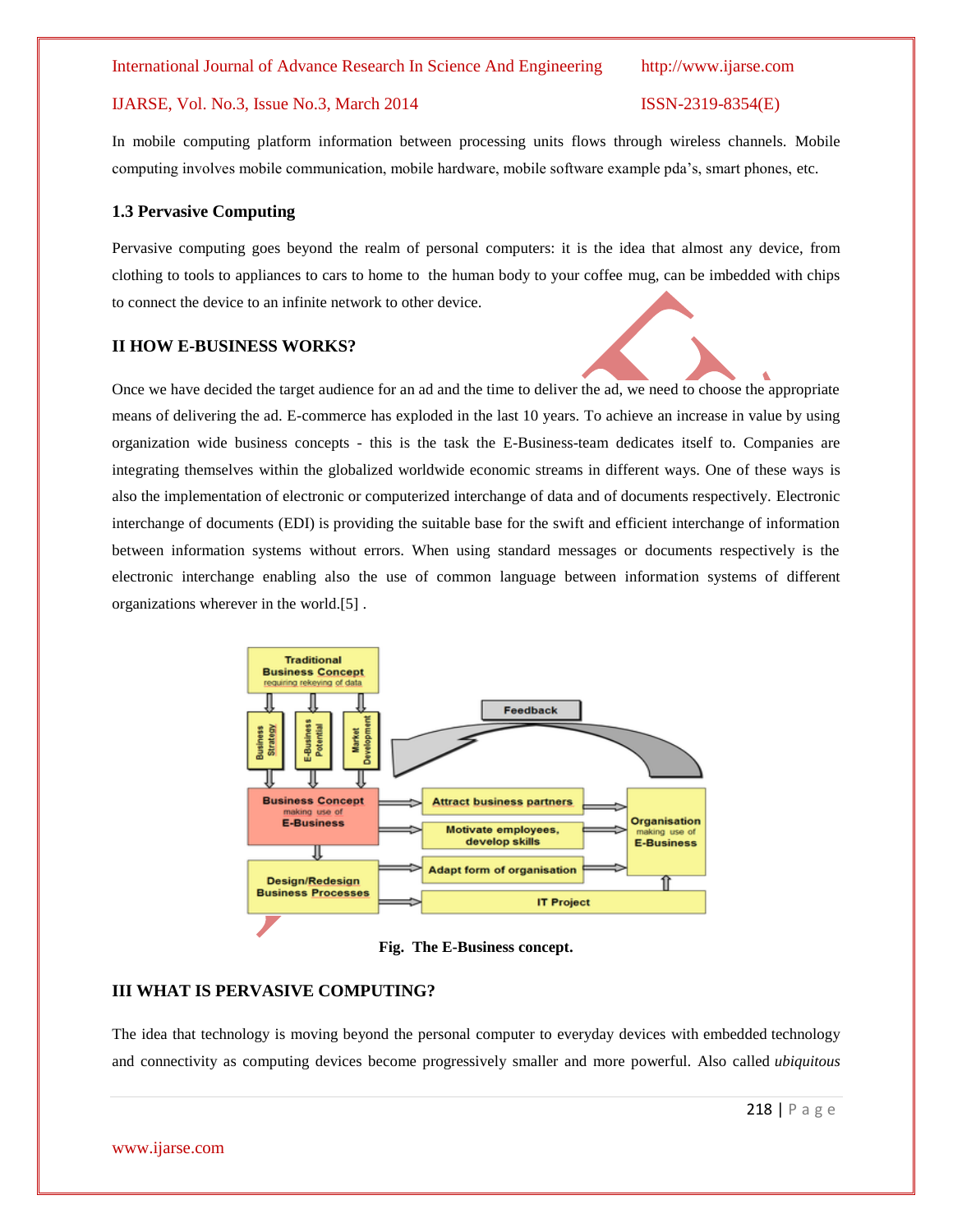### IJARSE, Vol. No.3, Issue No.3, March 2014 ISSN-2319-8354(E)

*computing*, pervasive computing is the result of computer technology advancing at exponential speeds -- a trend toward all man-made and some natural products having [hardware](http://www.webopedia.com/TERM/H/hardware.html) and [software.](http://www.webopedia.com/TERM/S/software.html) Pervasive computing is a new dimension of personal computing that integrates mobile communication, ubiquitous embedded computer system, consumer electronics and power of Internet. It is a rapidly developing area of Information and Communications Technology (ICT). The term refers to the increasing integration of ICT into people's lives and environments, made possible by the growing availability of microprocessors with inbuilt communications facilities. Pervasive computing has many potential applications, from health and home care to environmental monitoring and intelligent transport systems. [6]. Pervasive computing environments encompass many different devices of various sizes and capabilities, including PDA cell phones, video game consoles, robotic dogs. Furthermore, in addition to well-administered and controlled computing server rooms with racks of computers, computing devices are now everywhere, often embedded in places not typically associated with computing, such as living rooms.

### **IV E-BUSINESS WITH PERVASIVE COMPUTING**

Computing technologies are being embedded into various information appliances or devices ranging from personal digital assistants to mobile phones and home entertainment systems. The emergence of wireless networking has allowed such information appliances to become network connected. Pervasive computing enables enterprises, telephone service providers, Internet Service Providers (ISPs), and Application Service Providers (ASPs) to leverage all of their data assets regardless of disparate protocols, language, and formats. e-business content can now be delivered effectively, efficiently, and economically to anywhere, and to any device.[7]



Today, professionals are conducting an increasing number of business activities outside traditional office settings, and the pervasive computing environment is large and growing rapidly: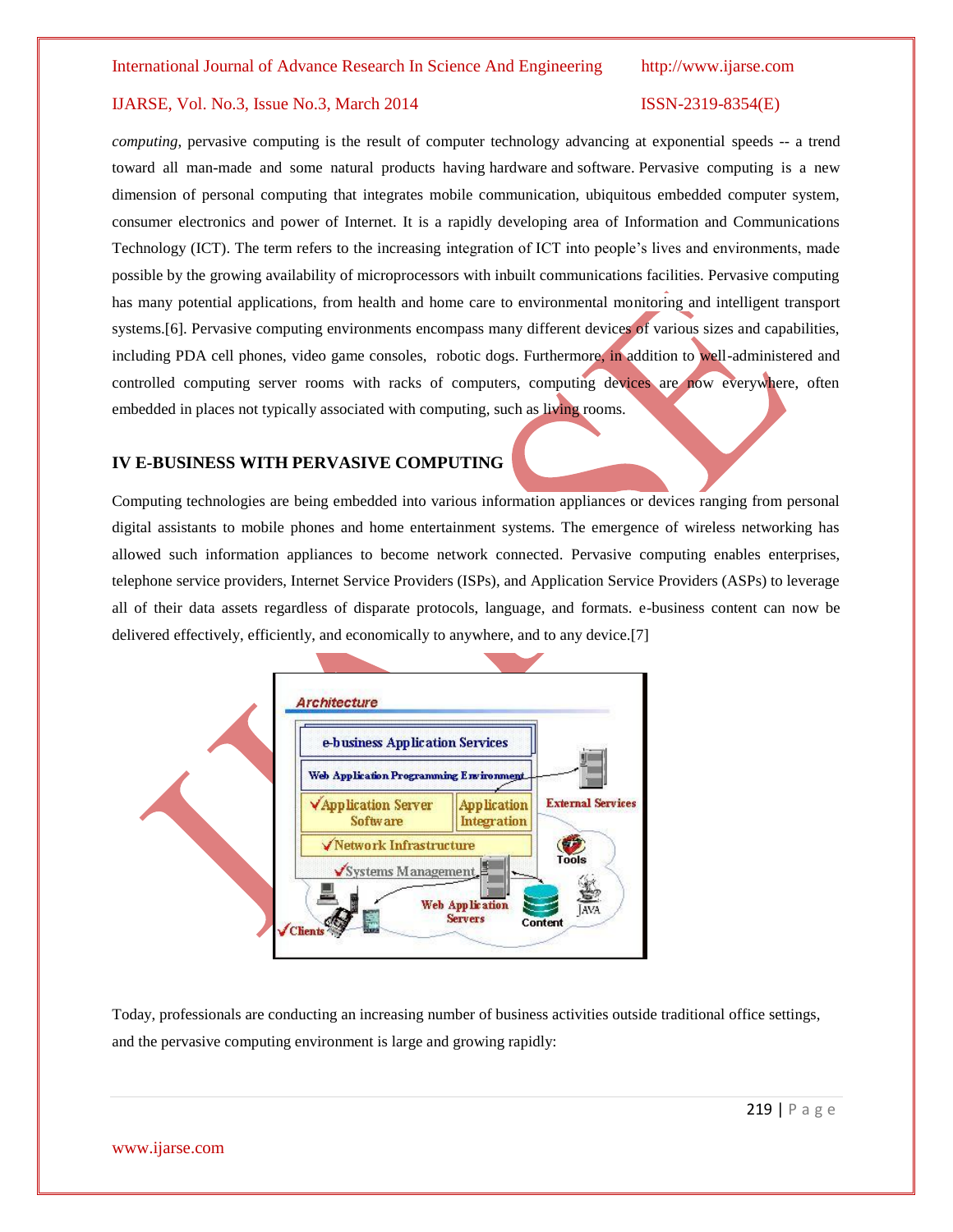#### International Journal of Advance Research In Science And Engineering http://www.ijarse.com

#### IJARSE, Vol. No.3, Issue No.3, March 2014 ISSN-2319-8354(E)

According to the McKenna Group, the pervasive computing market could be worth \$120 billion in the next 3-5 years. Pervasive computing services support the growing number of nomadic computer users. The main objective is to provide mobile users with access to the data and applications they require to be productive. [7]

#### **V EFFICIENCY OF E-BUSINESS WITH PERVASIVE COMPUTING**

The suppliers' visions of a world pervaded by invisible Web links at every level - business, social and domestic - coexist with product announcements that amount to little more than providing limited e-business and Internet information to wireless application protocol (Wap)-enabled mobile phones.

This gap between hype and reality did not matter when business computing was just about PCs and local area networks. But mega-billions will be spent worldwide in the next decade acquiring the ownership of wireless and fiber-optic networks. Pervasive computing is what will deliver return on investment to the network carriers and backbone owners, so IT strategists need to start asking where their business benefits will come from.[8] "E-business content can now be delivered effectively, efficiently, and economically to anywhere, and to any device... [ pervasive computing] provides convenient access to relevant information from disparate, unrelated sources, stored on one seamlessly integrated system." Well, not yet it can't.

We will access this information through laptop, notebook and handheld computers, pagers, "smart" phones which incorporate the functionality of PDAs, and wearable devices, such as smart badges or tags and wristwatch computers.

The services offered are equally limited and often available more conveniently and cheaply elsewhere. You can get share prices and test match scores over conventional telephones, from newspapers or the radio.If you want to know where you are, and how to get to where you're going, you can ask a policeman.[8]

### **VI CONCLUSION**

Pervasive computing provides convenient access to relevant information and applications through a new class of ubiquitous, intelligent appliances that have the ability to easily function when and where needed. Pervasive computing is an increasingly networked world continues to affect more and more of the world's population. Pervasive computing is knocking on the door of today's economy.

#### **REFERENCE**

[1] toolkit.smallbiz.nsw.gov.au/part/15/74/316